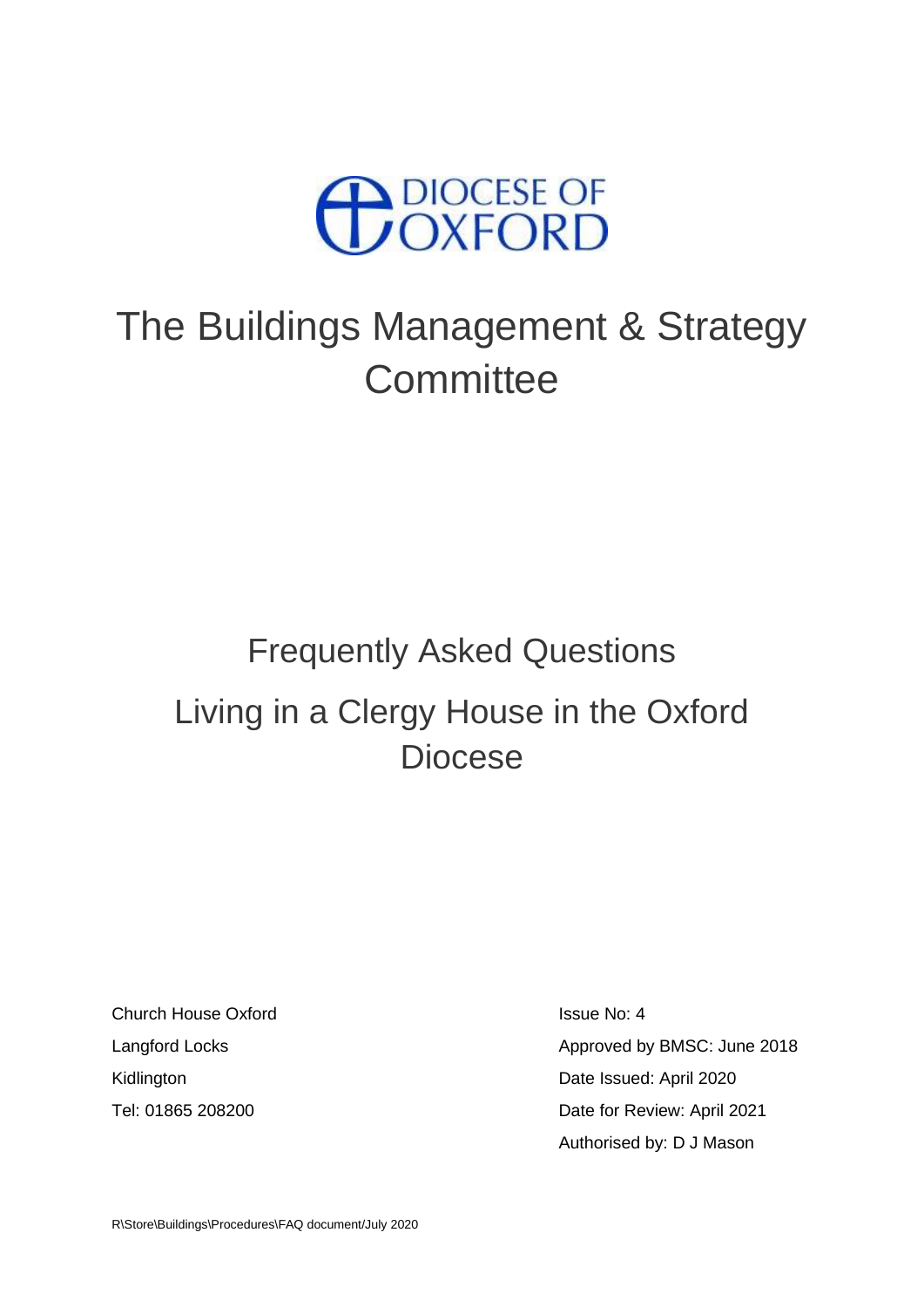# Living in a Clergy House in the Oxford Diocese - Frequently Asked Questions (FAQ's) April 2020

This section is divided into four main areas

- Internal Housing
- External Housing
- Moving into your Home
- Moving out of your Home
- Contact Details

## Internal Housing

#### **Internal Decorating**:

**Q**. What decorating can I do?

**A**. The house is your home and like any home you can carry out any internal decorating you wish.

However, at the same time we would remind you that the house will also be occupied by your successors in office. Using wallpaper or very strong coloured paints will make redecoration more difficult and expensive for clergy coming to the house after you.

We recommend that any decorating you carry out accommodates a scheme using solely pastel colours. We would be grateful if you kept all the ceilings in a white matt finish and any gloss work in your house to brilliant white paint.

You are not permitted to apply any textured paint finishes to ceilings and walls. We will not sanction painting your kitchen units or utility room units.

Clergy will be expected to carry out any further decorating required and a £500 decoration grant is offered to you between each quinquennial survey to carry this out and on production of receipts the Diocese can reimburse you.

#### **Floor Finishes** (See also "Moving into your home")

**Q**. What type of floor finishes will I need to provide myself?

**A**. The Buildings Committee is unable to provide floor finishes to rooms other than "wet areas" (kitchen, utility room, cloakroom, etc.). See also the section "Moving into Your Home".

We would request that you do not lay materials (other than carpet) without first discussing the matter with the Diocesan Surveyor.

#### **Pets**

**Q**. What Pets am I permitted to keep?

**A**. The Buildings Committee requests that a maximum of two cats and two dogs are permitted to be kept in your house at any one time.

The Buildings Committee requests that any pets, other than domestic cats and dogs, are kept outside at all times. Prior agreement of the Buildings Committee is required if it is your intention to keep animals other than the permitted cats and dogs.

It is becoming more common that when the ODBF purchases new property, in some instances, they are required to enter into covenants which specifically prevent the keeping of some animals as pets at the property, i.e. chickens, ducks, etc., or on occasion, a restriction on the number of cats and dogs that can be kept.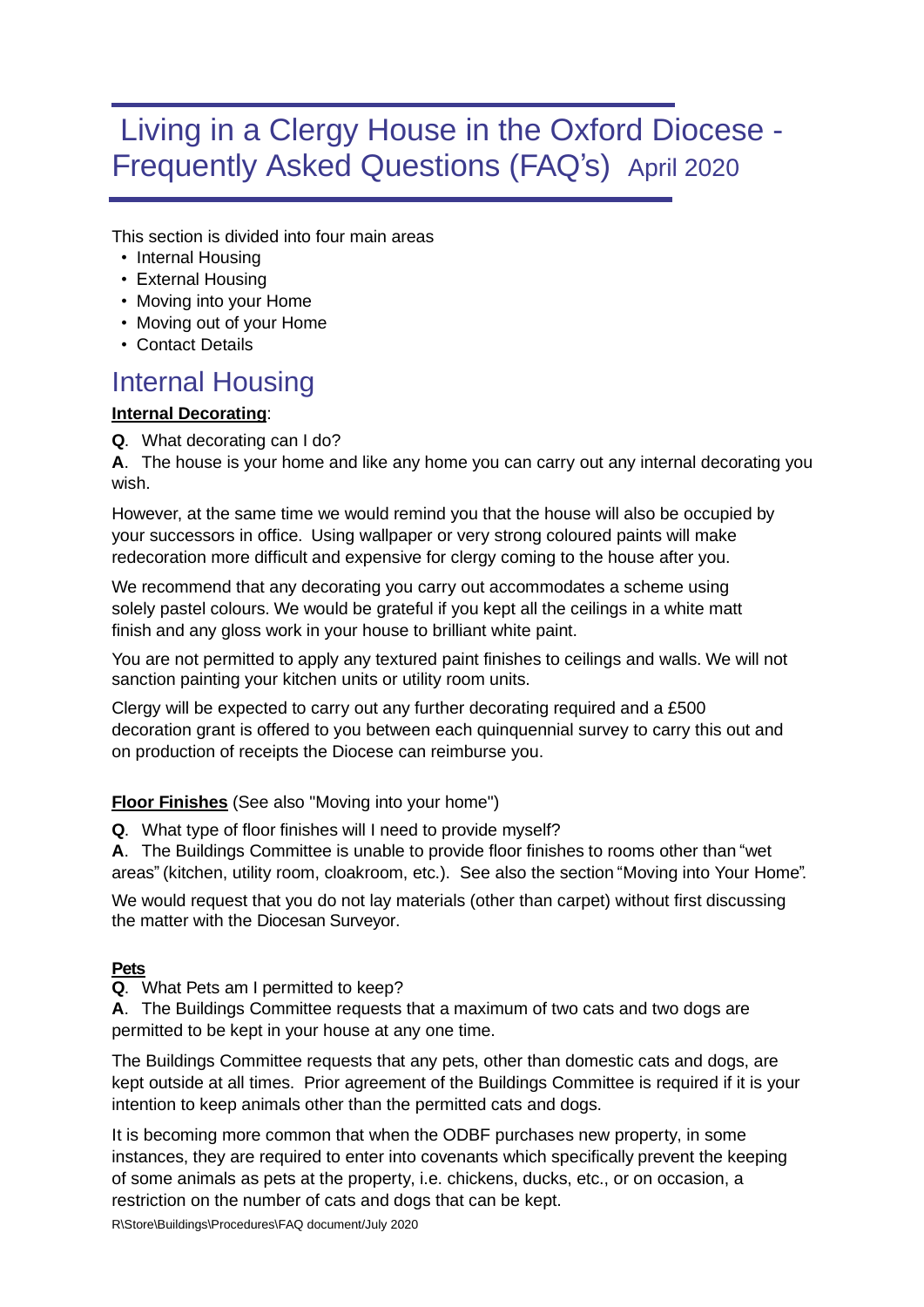It is necessary to obtain permission from DEFRA before keeping certain animals at a domestic residence, i.e. pigs, sheep, goats. Where appropriate, you will need to provide suitable consent from the requisite authority. Before you purchase or introduce any such animals to the house, please confirm with the Diocesan offices whether any such restrictions/covenants exist at your home.

On vacation of the property, you will be responsible for removing associated structures used for retaining pets/domesticated animals and making good any damage to the garden.

Please be aware that pet foodstuffs and bedding attracts rats, pests and other vermin. Damage caused to Diocesan property as a result of vermin infestation will not be funded from the Diocesan budget.

Please remember, any damage caused by your pets to your home or garden will be paid for by you. (Any work must be carried out by a contractor approved by the Diocesan Office.)

#### **Cat and Dog Flaps**

**Q**. Am I able to have a cat or dog flap fixed through one of the external doors? **A.** Where permitted, cat and dog flaps may be fitted through external doors only. It is the responsibility of the clergy to pay for both the cost of the cat/dog flap, and the cost of installing such a flap within the external door.

We will also require that you pay for the cost of the future reinstatement of the door panel/door structure in advance of the work being carried out. Any work must be carried out by a contractor approved by the Diocesan Offices.

As with any other structural alteration to the house, no cat/dog flap should be installed without the written prior consent of the Diocesan Surveyor.

#### **Kitchen Appliances**:

**Q**. Are any kitchen appliances provided in diocesan houses?

**A.** The Diocese does not provide or maintain any kitchen equipment ("White Goods" or cookers) within its houses.

When you move into your home the Diocese will offer you a cooker grant of up to £300 or half the cost depending on the lesser sum on production of receipts which are to be sent to the Diocesan Offices for reimbursement. This grant is for the cooker only and not for connection, extended guarantees etc. The cooker is yours and as and when you leave, it must be removed. No further grants are offered if the cooker goes wrong.

Where a property has built in kitchen equipment, the following policy has been adopted:

i) The Diocese will remove the appliances as and when they go wrong leaving a 600mm sized opening to accommodate your own appliances, supplied by yourself.

**Q.** We have a cooker that is bigger than the standard 600mm wide cooker, can the kitchen be altered to accommodate this?

**A.** The Diocese has no objection for the kitchen being altered to accommodate the bigger cooker but at no cost to the Diocese and permission will need to be sort from the Diocesan Surveyor prior to any works starting.

The works usually includes removing base units, wall units, extractor fan, alter the worktop to the new width required, extending the tiling behind the new cooker space down to floor level, new flooring as there will be a bigger cooker opening, new extractor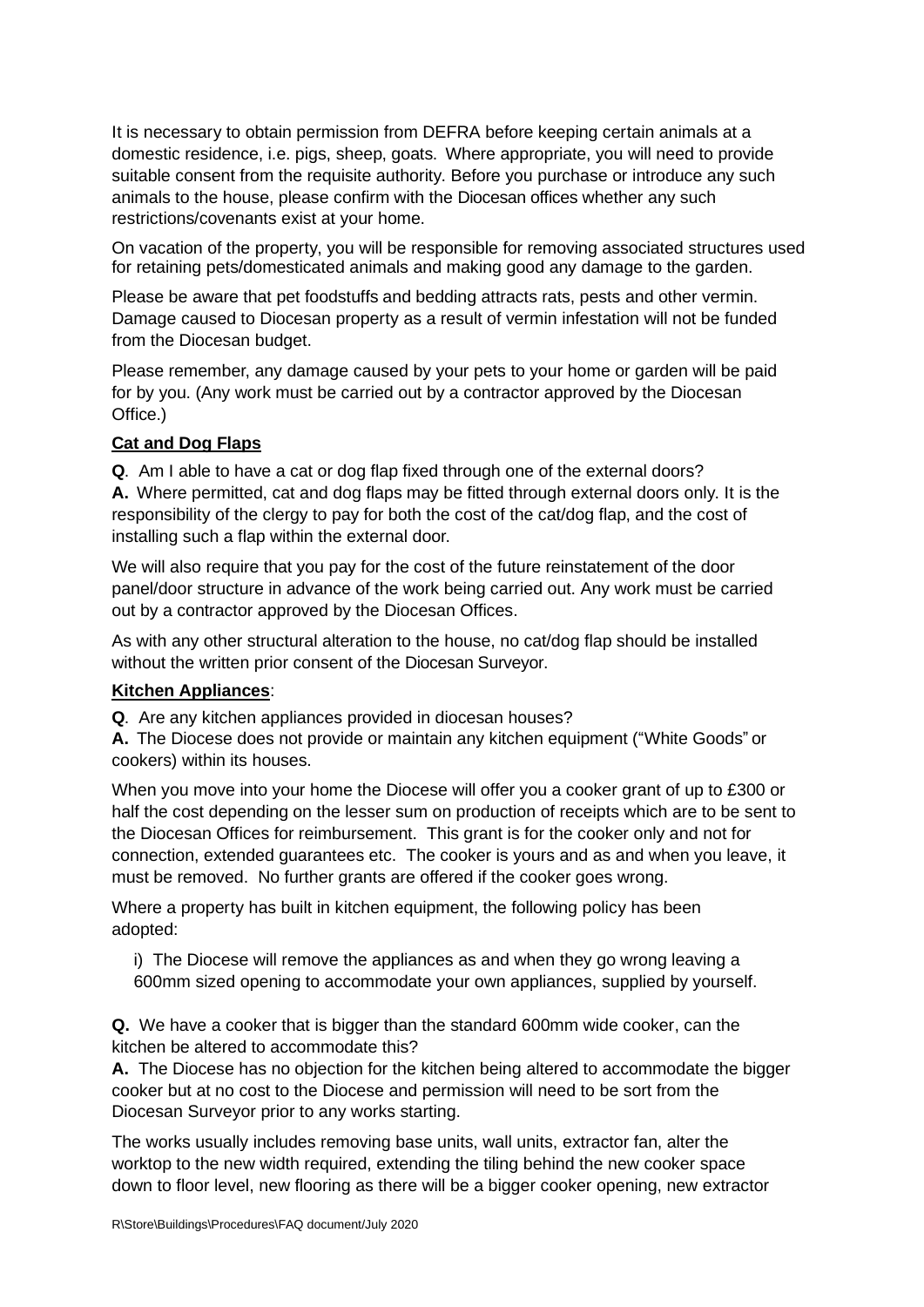fan for the new opening, possible relocation of electric sockets and/or gas points. As and when you move you will have to pay for the reinstatement of the opening to a 600mm wide opening. Any work must be carried out by a contractor approved by the Diocesan Office.

#### **Fixture and Fittings**:

**Q**. Am I able to remove or alter any fixtures and fittings in my home?

**A**. All fixtures and fittings included in your home are part of the fabric of the parsonage. If you would like to alter or replace any these items, please contact the Diocesan Surveyor before attempting any alterations.

Please also refer to Kitchen Appliances and Boilers and Heating Systems.

#### **Electrical Wiring and Equipment**:

**Q**. What is the policy regarding electrical equipment and wiring within a parsonage house?

**A.** All electrically operated equipment owned by yourself is your responsibility.

Its general safety and adequacy should be checked on a regular basis. It is important to note that faulty appliances can seriously affect residual current devices (the small switches in the consumer unit), the result of which will mean that your electricity supply will be cut.

Your home's electrical circuits are tested to NICEIC standards at the time of the quinquennial inspection (every 5 years). Where general electrical routine problems are encountered suggesting further investigation, an additional test is carried out at that time.

The recommendations and standards of the IEE have been adopted. It is essential to remember that under no circumstances should the electrical wiring or its associated equipment (switches, power sockets, ceiling roses etc.), be altered or tampered with by yourself, members of your family, or any unauthorised person.

Under new legislation such work would be illegal. It is important to remember that the above requirements include electrical equipment in gardens.

**Q.** What do I do if I lose electrical power to the property?

**A**. i) Check with neighbors to see if they have lost electricity as it might be a power cut and then contact your electricity supplier to report the loss of power.

ii) Check the fuse board to see if any of the circuits have tripped and reset if possible. If not possible unplug all appliances, lights etc from the property and see if the trip will reset. In quite a few cases the problem is with an appliance and if unplugged it allows the trip to be reset and the defective appliance to be identified.

If you still are unable to restore power to a circuit or the property, please contact the Diocesan office. If it turns out the power failure is down to an appliance you own, the Diocese will invoice you for the callout and repair.

#### **Security Alarm Systems**

**Q**. Does the Oxford Diocese provide security alarm systems?

**A**. We currently provide a bells only alarm system at no cost to yourself, but we do ask that you confirm in writing that you will use the alarm. There will be paperwork to be completed that will be provided by the alarm company so they have a record of you living at the property.

If it turns out that you don't use the alarm and don't want to use it please contact the Diocesan offices and the contract will be cancelled.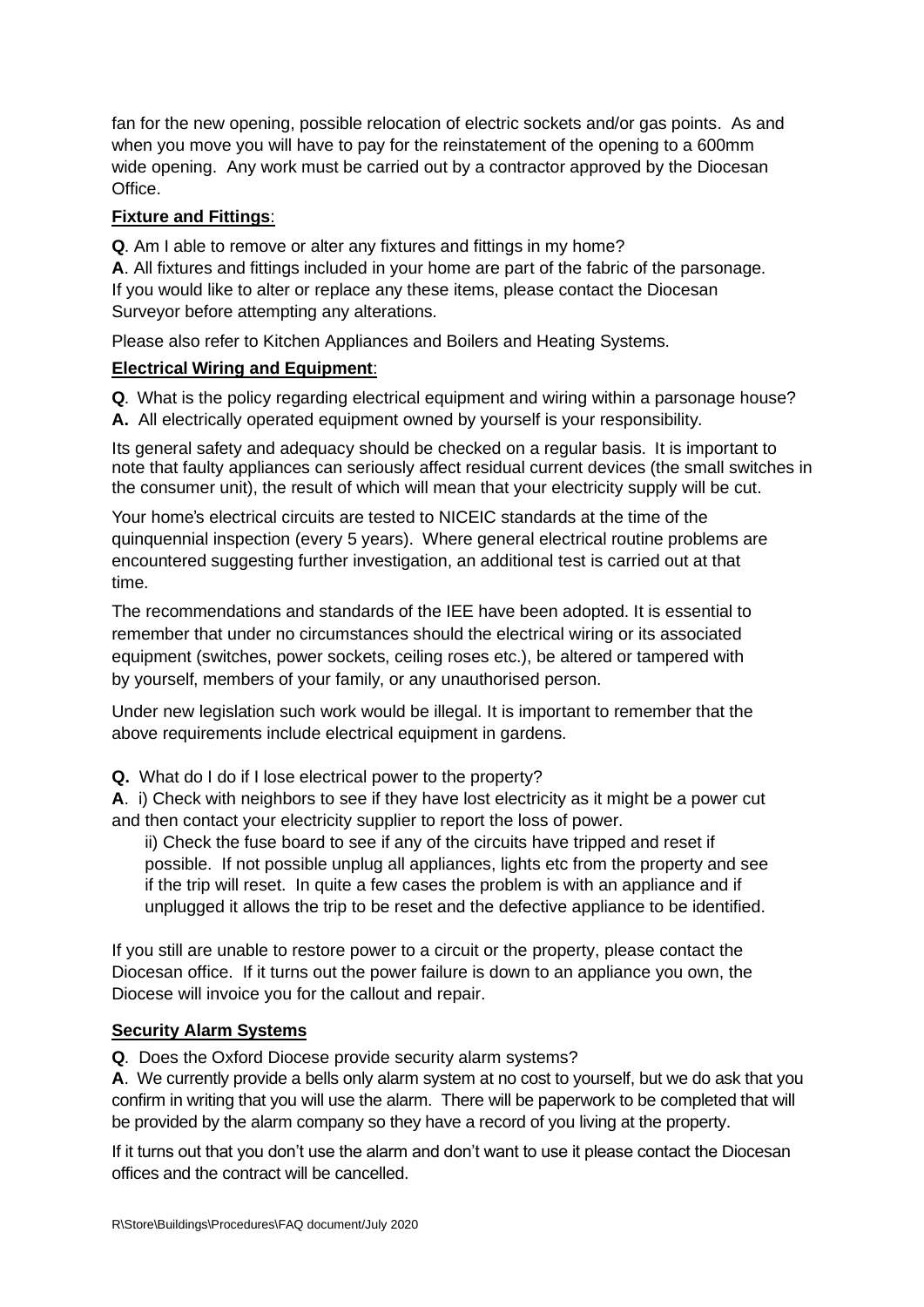#### **Telephones and Broadband**

#### **Q**. Who pays for my telephone?

**A**. This falls to you to contact a telephone supplier and arrange for a telephone line/number to be installed to the property.

If you feel that you require additional telephone sockets within your house (over and above those already installed), the cost of supply of the additional wiring and equipment must be met by yourself. However, prior to any authorisation, it is necessary to agree any work with the Diocesan Surveyor.

Recent changes in the regulations relating to competitive practices in the telephone industry now mean that BT is unable to retain telephone numbers on residential accounts during vacancies.

#### **Utility Bills**

**Q.** Who pays for my Council Tax & Water Rates?

**A**. The Diocesan budget meets the annual council tax and water charges at your house.

**Q**. Who pays for the electric, gas and/or oil to the property?

**A.** These costs will fall to yourself whilst you are occupying the property and you will need to open accounts in your name when you move in.

#### **Boilers and Heating Systems**

Q. Who pays for servicing my boiler?

A. The Diocese has a contract with a heating contractor who carry out the servicing of your boiler on an annual basis. When your boiler is due for a service, you will be contacted by the contractor, who will arrange a convenient appointment with you.

At the time of the inspection, you will be issued with a "Landlord/ Homeowner Gas Safety Record" or a "Landlord Oil Installation Check", which you should retain and a copy is sent to the Diocesan Office by the contractor.

At the time of the service, please mention to the contractor any additional minor plumbing work that can be carried-out at the time of the boiler servicing (e.g. minor radiator problems, such as thermostatic controls, the boiler programmer, tap washers, etc.) and either they can be rectified then or the contractor will contact the Diocese for approval to carry out the works at another time.

The Diocese does not service your gas cooker or provide gas safety certificates relating to any of your own gas appliances.

**Q**. What happens if I run out of heating oil?

**A.** Please ensure that you keep a regular check on the level of oil in your storage tank. Many heating oil providers will now offer you a service, whereby they will check the level of oil in your tank and "top it up" if necessary.

If you feel that the sight gauge is giving an inaccurate reading, please contact the Diocesan offices as soon as possible. The Diocese cannot accept responsibility for damage to heating systems as a result of clergy running out of heating oil and may charge you for the callout of an heating engineer to prime the boiler. Under these circumstances the Diocesan office will invoice you for the full cost of the contractor's work.

Please ensure that you fit a high tensile steel padlock to help avoid oil theft.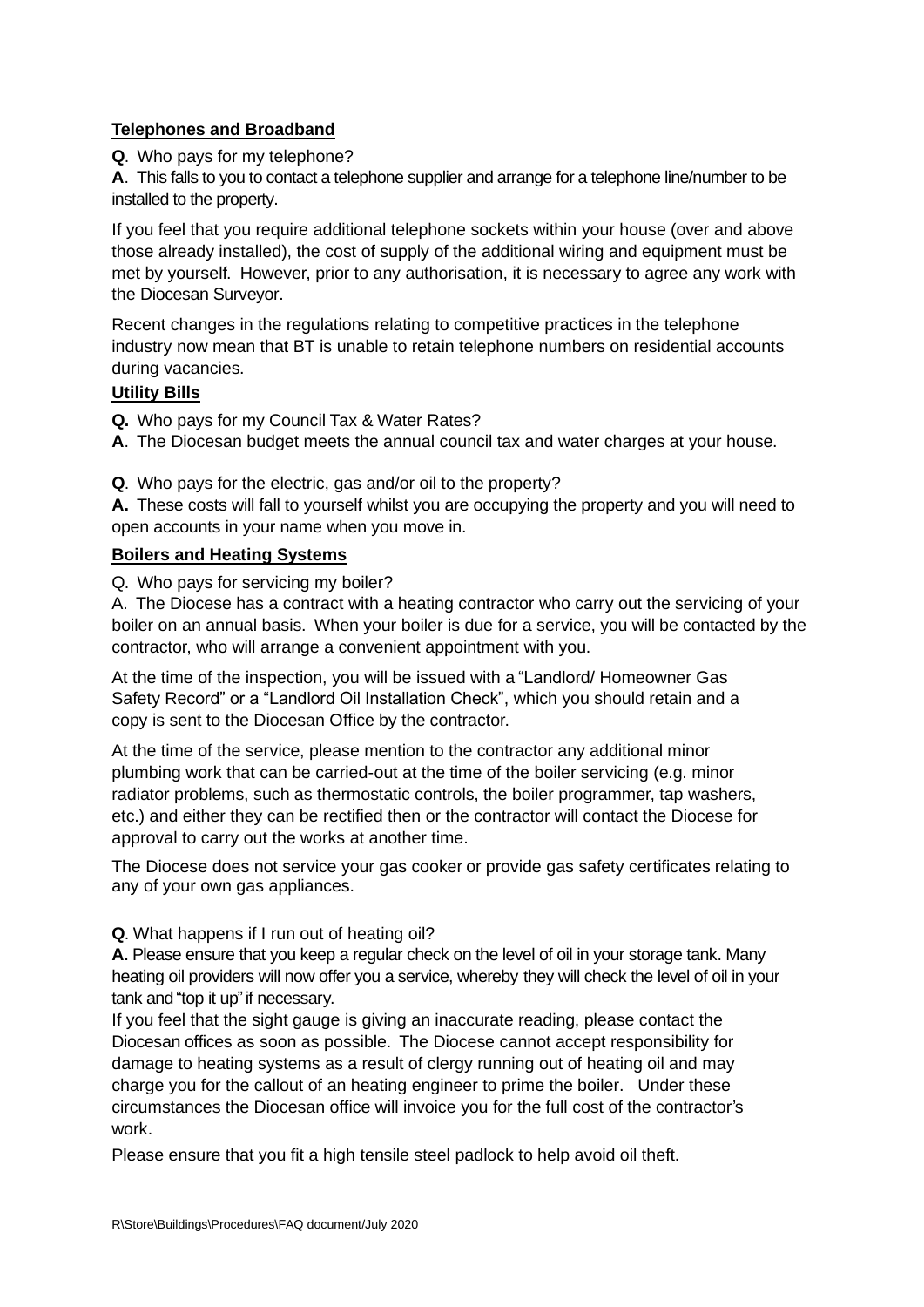#### **Chimney Sweeping**

**Q**. Who pays for sweeping my chimneys?

**A**. The cost of sweeping a flue is the responsibility of clergy. It is important to regularly sweep flues in order to ensure that there are no blockages (e.g. from bird's nests, etc.) following the spring/summer period. Further, you should use competent contractors, possibly someone with a recommendation from residents within your parish.

#### **Multi Fuel Burning Stove**

**Q**. Can we fit a multi fuel/wood burning stove?

**A**. Permission from the Diocese will need to be obtained before any works are carried out to install a multi fuel/wood burning stove.

Generally, the Diocese will have no objection for multi fuel/wood burning stove being installed but any works will need to meet with the current building regulations and a HETAS certificate is issued on completion and sent to the Diocese for their records. Unfortunately, the Diocese cannot contribute towards the cost of a multi fuel/wood burning stove.

When you leave the property the fire place needs to be reinstated to its original layout or the multi fuel/wood burning stove is left insitu at no cost to the Diocese.

#### **Wall Tiles**

**Q**. Am I allowed to change wall tiles, or to paint them with a proprietary paint?

**A**. It may be that you do not like the style or colour of wall tiles within your house. Our current policy is to provide wall tiles which are comparatively neutral. Wall tiles which are in a good condition may not be replaced or painted.

#### **Curtains and Blinds**

**Q**. Who provides curtains and blinds in my home?

**A**. All curtains and blinds are your own responsibility. Existing blinds will not be replaced from the Diocesan budget. We do not provide replacement specialist blinds to roof lights.

**Q**. Will the Diocese reimburse me a proportion of the cost of the curtains and/or blinds when I leave?

**A**. The Diocese will not reimburse you the cost of curtains, blinds and/or carpets. If you wish to leave them when you move from the property then they might benefit the next occupant of the property.

#### **Roof Void**

**Q.** What can I store within the roof?

**A**. We try to discourage storage within the roof void for two significant reasons. Firstly, roofs are designed to receive light loads, mainly for access or properly designed water tank platforms. This is particularly significant where the house is a more modern structure where prefabricated roof trusses have been used.

If heavy goods are stored (or lighter ones in high piles), then significant damage to ceilings (and even the roof structure itself) can occur.

Secondly, with modern levels of roof insulation (up to 300mm) it is necessary to maintain the same thickness of insulant over the whole of the roof void. By allowing storage over the insulant, you are significantly decreasing its effectiveness and ensuring that your heating bills are higher than necessary.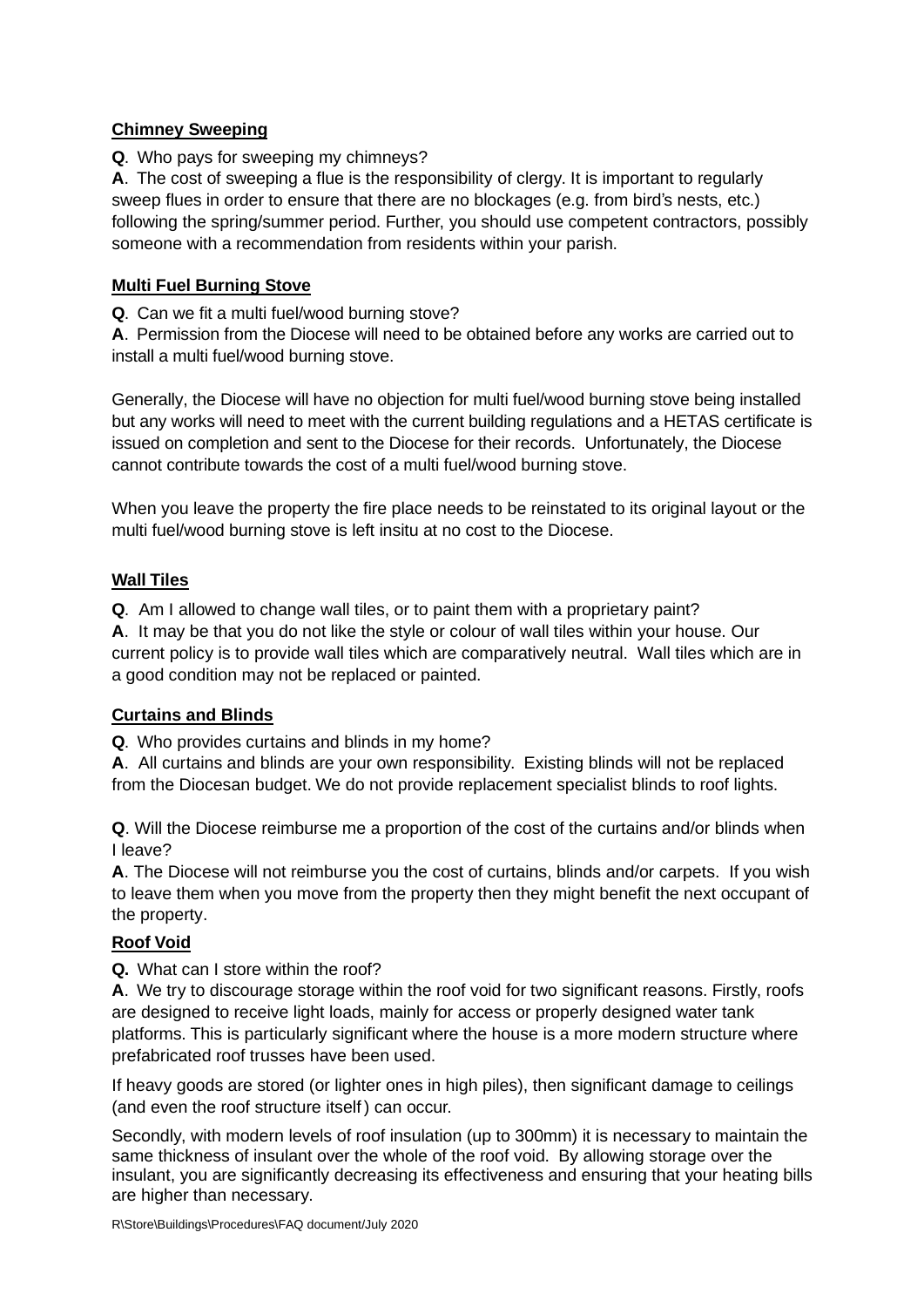#### **Glazing to Windows & Doors**

**Q**. Who is responsible for accidental damage to glass in windows and doors?

**A**. Damage to windows and doors is covered under the Board's block buildings insurance policy. Occupiers will be asked to meet the "excess" of any claim to replace broken glass.

The current excess on the policy is £250. This means that you will be expected to pay for the full cost of any breakage up to £250. If, however, the cost to replace the damaged glass is less than £250 you are expected to pay for the broken glass in full.

However, you will not be expected to pay for broken seals on double glazed units or structural related damage.

## External House

#### **TV Aerials**

**Q**. Does the Diocese provide TV aerials?

**A**. The Diocese is not responsible for the repair and/or re[placement of TV aerials this would be a cost that you would have to meet.

If it is your intention to install additional television sockets within your home, it will be necessary for you to obtain the prior consent of the Diocesan Surveyor.

Many families enjoy watching programmes delivered by satellite and cable television stations. The erection of a satellite dish is an essential part of the installation and we would ask that the dish is placed in an unobtrusive position that will not cause structural defects, or encourage the ingress of surface water.

It should be remembered that satellite dishes often require planning permission prior to installation, particularly in Conservation Areas and where your home is a listed building.

Where a cable company's installation is agreed, it is essential that you ensure that the cable company makes good any disturbance to a driveway, garden and wall areas. Please ensure that no cables are taken through window frames as this is the preferred option by some companies as they find it easier than drilling through masonry.

Any way-leaves will need to be agreed by the Diocesan Surveyor and will be at the cost of the occupier and any documentation will be required to contain sketch drawings identifying the line of way-leaves and the position of aerials.

These documents need to be held at the property and the Diocesan Office.

#### **Security Lights:**

k

**Q**. Who replaces bulbs in external security lights?

**A**. Where external security lights exist in parsonage houses, clergy are responsible for changing the light bulbs.

When changing bulbs it is important to use strong ladders positioned in accordance with good working practice available f[rom www.hse.gov.uk.](http://www.hse.gov.uk/)

The work should be carried out in conjunction with another person giving support and stability to the bottom rungs of the ladder.

Should you feel either unable to carry out the work yourself or unable to obtain suitable assistance, please contact the Diocesan offices.

#### **Drains/Blocked Drains**

**Q**. My drains are blocked.

**A**. Over the past few years we have experienced blocked drains caused by materials other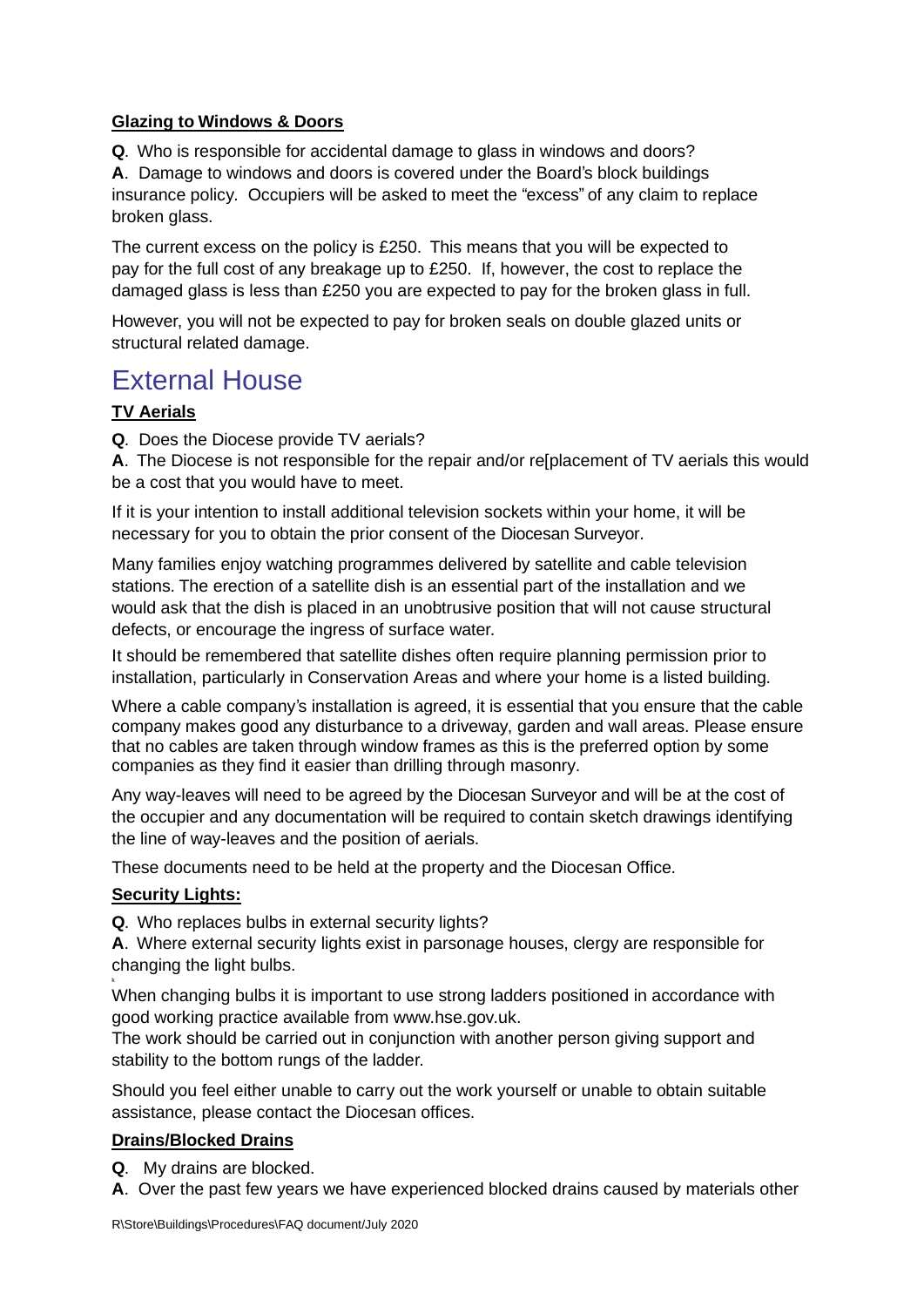than toilet paper being flushed through the w/c - e.g. baby wipes, nappies, sanitary items, fat being poured down sink wastes. Such blockages can be severe and cause significant disruption to households whilst the problem is being remedied. Therefore, in your own interest, please ensure that only proprietary toilet tissue is used and fat is disposed of correctly.

If the Diocesan offices is requested to clear a blocked drain, then please be aware that the cost of any such work will be borne by the occupant, should the problem be one which has been caused by "misuse".

#### **Cesspools/Septic Tanks**

**Q**. Who pays for emptying our cesspool/septic tank?

**A**. The cost of emptying cesspools rests with the Diocese. When you think that a cesspool or septic tank is becoming full, please contact the Diocesan offices, who will arrange and pay the cost of an appropriate contractor to empty the unit as soon as possible.

It is generally recommended that a septic tank/cesspool is emptied once every 12 months, although some units are capable of working well after that period. Where possible and practical, please avoid placing excessive quantities of bleach and biological detergents down the drains.

#### **Rainwater Goods**

**Q**. Who is responsible for cleaning out the rainwater goods on my home?

**A**. The Diocese is responsible for cleaning out the rainwater goods and will carry this out as part of the quinquennial survey. If, however, you notice that the rainwater goods are blocked, vegetation growing out of them please contact the Diocesan offices and they will arrange for them to be cleared.

#### **Maintaining Your Garden:**

**Q**. What if I am unable to cope with my garden?

**A**. It is your responsibility to maintain and control your garden. You can do this by undertaking the work yourself or paying someone to help you (please note this is a legitimate expense and can be claimed against tax).

Should you find yourself unable to deal with it on a routine basis, your Parish may be willing to give practical help or pay towards the cost of employing a gardener. If this is not possible, please contact the Diocesan offices before it becomes overgrown and too much of a burden.

The sooner you speak to us, the sooner we can discuss any problems and lessen the expense to yourself and the Diocese as a result.

#### **Garden Sheds**

**Q**. Am I provided with a garden shed?

**A**. We will not provide new sheds unless it is considered that there is a lack of adequate storage space within the house and/or garage.

Unless the existing shed structure poses a health and safety danger or the house storage facilities are considered inadequate, we will not repair "old" sheds. However, we will remove them from the parsonage grounds if they are a danger.

#### **Garden Compost**

**Q**. Am I allowed to construct a compost heap within the garden?

A. Compost heaps are considered a necessary part of everyday gardening and are often essential for the collection of general garden debris.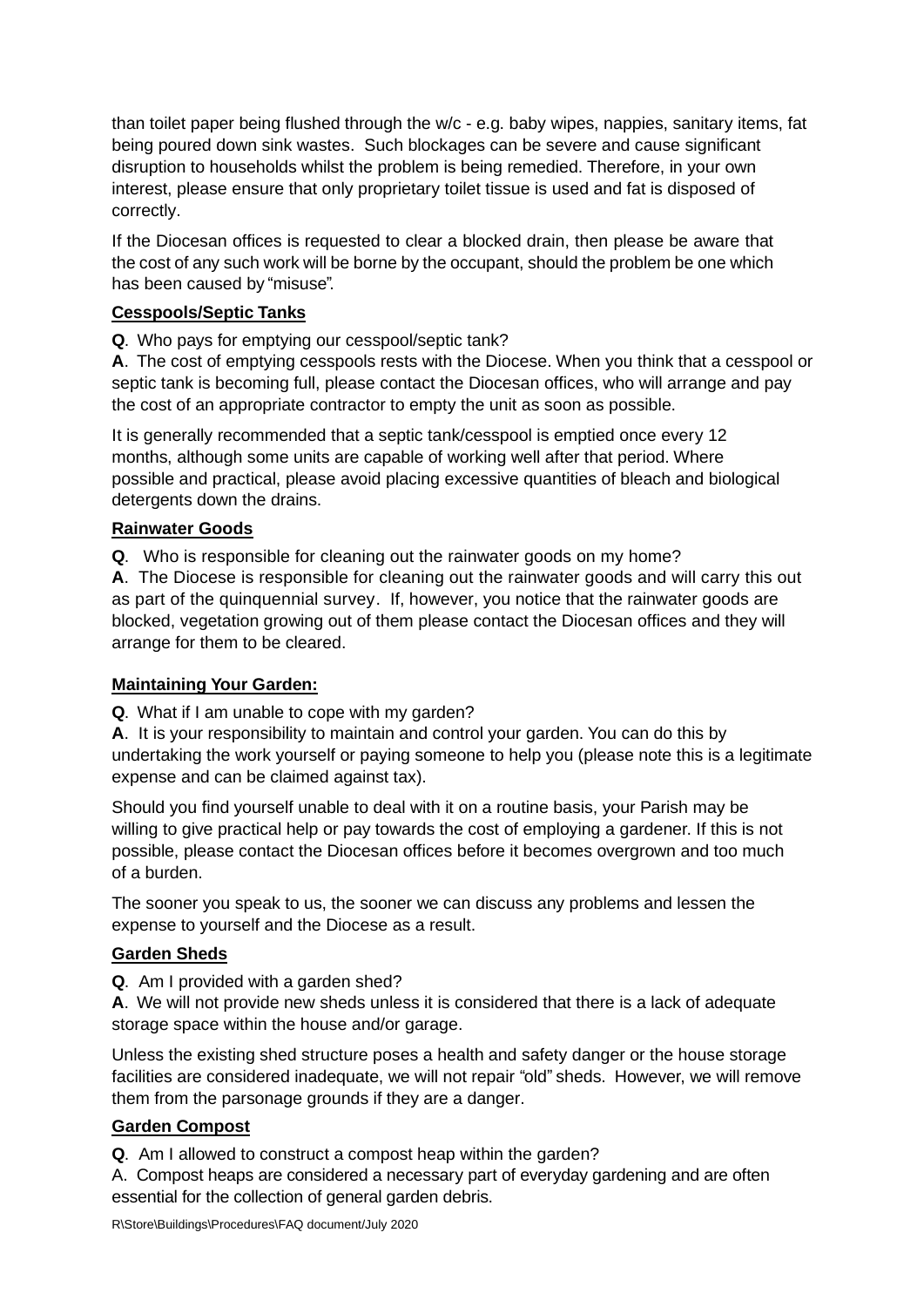However, we would ask that you ensure that the compost is well controlled and not built against boundary fences, walls, sheds and kept free from vermin and at the end of your occupancy is removed in total and the compost site made good.

#### **Fences**

**Q**. Do you provide garden fences to control and retain family pets?

**A**. The only garden fencing which we provide is perimeter garden fences. We do not provide fencing to control or retain pets, nor will we be able to amend existing fencing for those purposes. If you want this work carried out we can put you in touch with approved contractors and you will have to pay for the works

#### **Garden Planting**

**Q**. What recommendations are available when planting in my garden?

**A**. The Diocese requests that you do not plant any new trees in your garden nor any large shrubs close to the parsonage house or its out- buildings. We are very concerned about the effect of trees and shrubs on foundations and masonry.

We are also anxious that new trees planted in a parsonage garden do not become protected by local authority Tree Preservation Orders, together with the rising costs of tree maintenance affecting the Diocesan budgets.

Please also ensure that ivy and other creeping plants, such as Wisteria, Virginia Creeper, ivy etc. are not planted by the property and are removed from the masonry of the property.

#### **Parsonage Trees**

**Q**. Who is responsible for maintaining trees growing within my parsonage boundaries?

**A**. Fruit trees, shrubs and "dwarf" varieties of deciduous/evergreen trees are the responsibility of yourself.

All other trees are the responsibility of the Diocese. Please ensure that growth to those plants under your control is regularly controlled and that foliage does not affect the house masonry, nor impair the free flow of air around the house or out-buildings.

Many parsonage houses are within Conservation Areas and may also have Tree Preservation Orders attached to them. Where this is the case, Local Authority consent will be required, prior to carrying out work (except in the case of an emergency). Please help us by reporting problems with trees to the Diocesan offices as soon as possible. We try and carry out a Health and Safety Duty of Care Survey on mature trees as part of the quinquennial inspection.

Please also remember that you have a duty of care to all visitors who enter your property and it is essential we take all reasonable steps to ensure their safety.

#### **Electric Cars and Electric Vehicle (EV) Charging Point**

**Q**. If I have or want to have an electric car how do I arrange for an electric vehicle (EV) charging point to be installed?

**A**: The Oxford Diocesan Board of Finance has no objection for an EV charging point being fitted as long as you:

- Contact the Diocesan Surveyor to request permission before any works are carried out.
- There will be no financial contribution for your proposed installation and removal of the EV charging point from the Diocese.
- You arrange for any works to be carried out by competent contractor in accordance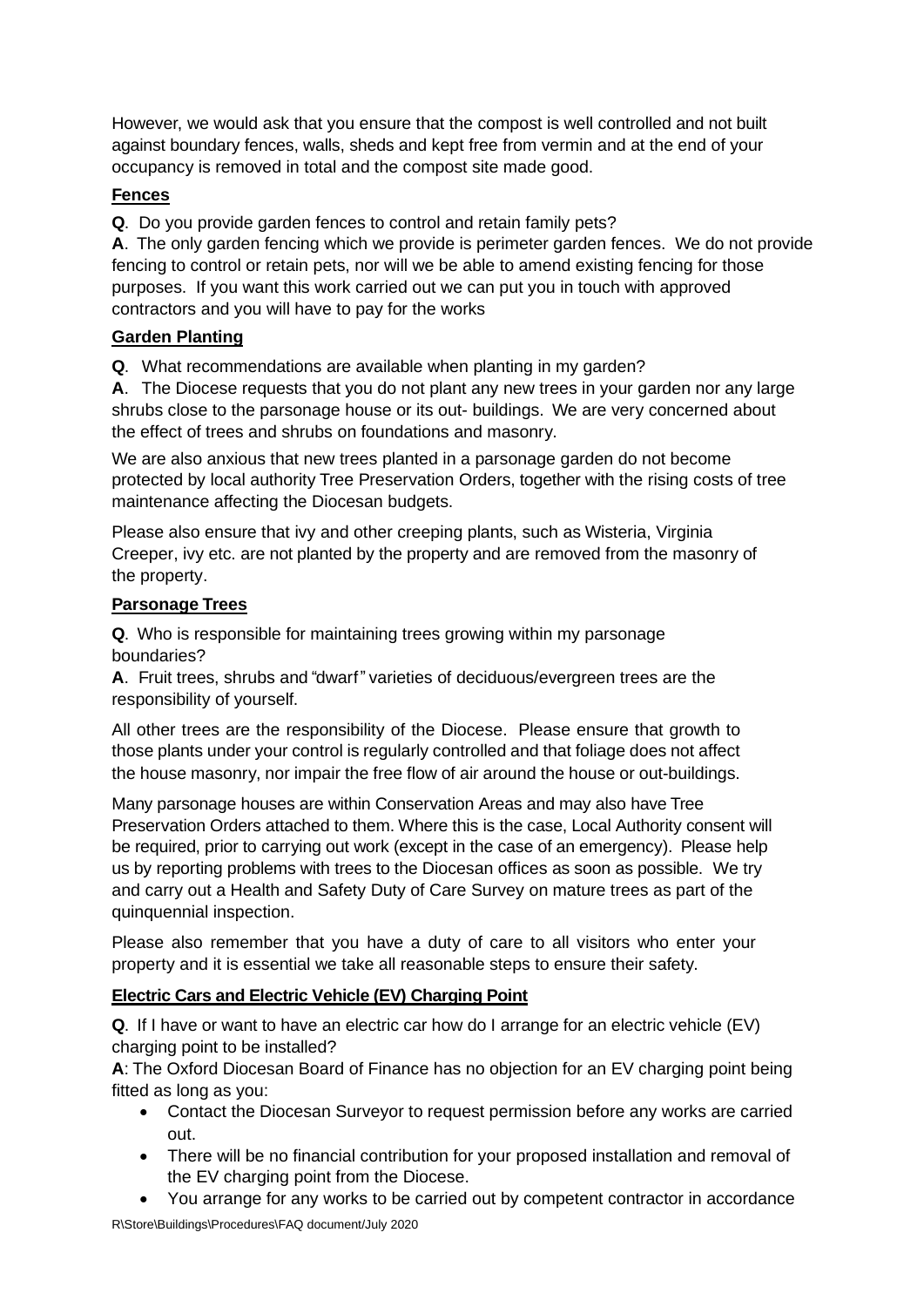with the current building and NICEIC electrical regulations.

- If there are any upgrades required to the parsonage house electrical services for the EV charging point would be at your cost
- Copies of the installation certificates are sent to the Oxford Diocesan Board of Finance for our records

# Moving Into Your Home

#### **Initial Meeting**

Every effort will be made to ensure that your move is as straightforward as possible. Once you have been offered and you have accepted your new post in the Oxford Diocese you will meet the Diocesan Surveyor at your new home so that the property can be inspected and any works can be agreed prior to your move.

Schedules of the agreed works will be sent to you and, hopefully, be carried out before you occupy the property.

#### f **Ingoing Decoration Grant**

**Q**. What decorating will be carried out for me?

**A**. The Diocese can offer a decoration grant up to £1000 and this will be determined when you meet the Diocesan surveyor who will assess the current condition of the internal decoration. There are 2 ways in which you can claim the decoration grant:

i) Produce receipts for materials, labour or both and the Diocese will reimburse you. Unfortunately, if we do not receive a receipt to show that the invoice has been paid in full then the Diocese cannot reimburse you.

f Or f

f

ii) The Diocese can pay the decorator direct if an invoice is made out and sent to the following:

> The Oxford Diocesan Board of Finance Church House Oxford Langford Locks Kidlington Oxon OX5 1GF

It is vital that if you arrange for the contractor to invoice the Diocese to advise them that they will not receive payment for at least 2 weeks after receipt of the invoice.

We would remind you that the house will also be occupied by your successors in office. Using wallpaper or very strong coloured paints will make redecoration more difficult and expensive for clergy coming to the house after you.

We recommend that any decorating you carry out accommodates a scheme using solely pastel colours. We would be grateful if you kept all the ceilings in a white matt finish and any gloss work in your house to brilliant white paint.

f You are not permitted to apply any textured paint finishes to ceilings and walls. We will not sanction painting your kitchen units, utility room units and/or wall tiles.

#### **Floor Coverings**

**Q**. Which floor coverings will be provided for me?

R\Store\Buildings\Procedures\FAQ document/July 2020 **A.** The Diocese will replace the flooring in the "wet areas" (kitchen, utility room, cloakroom, etc.) if considered by the Diocesan Surveyor to be in an unacceptable condition and will be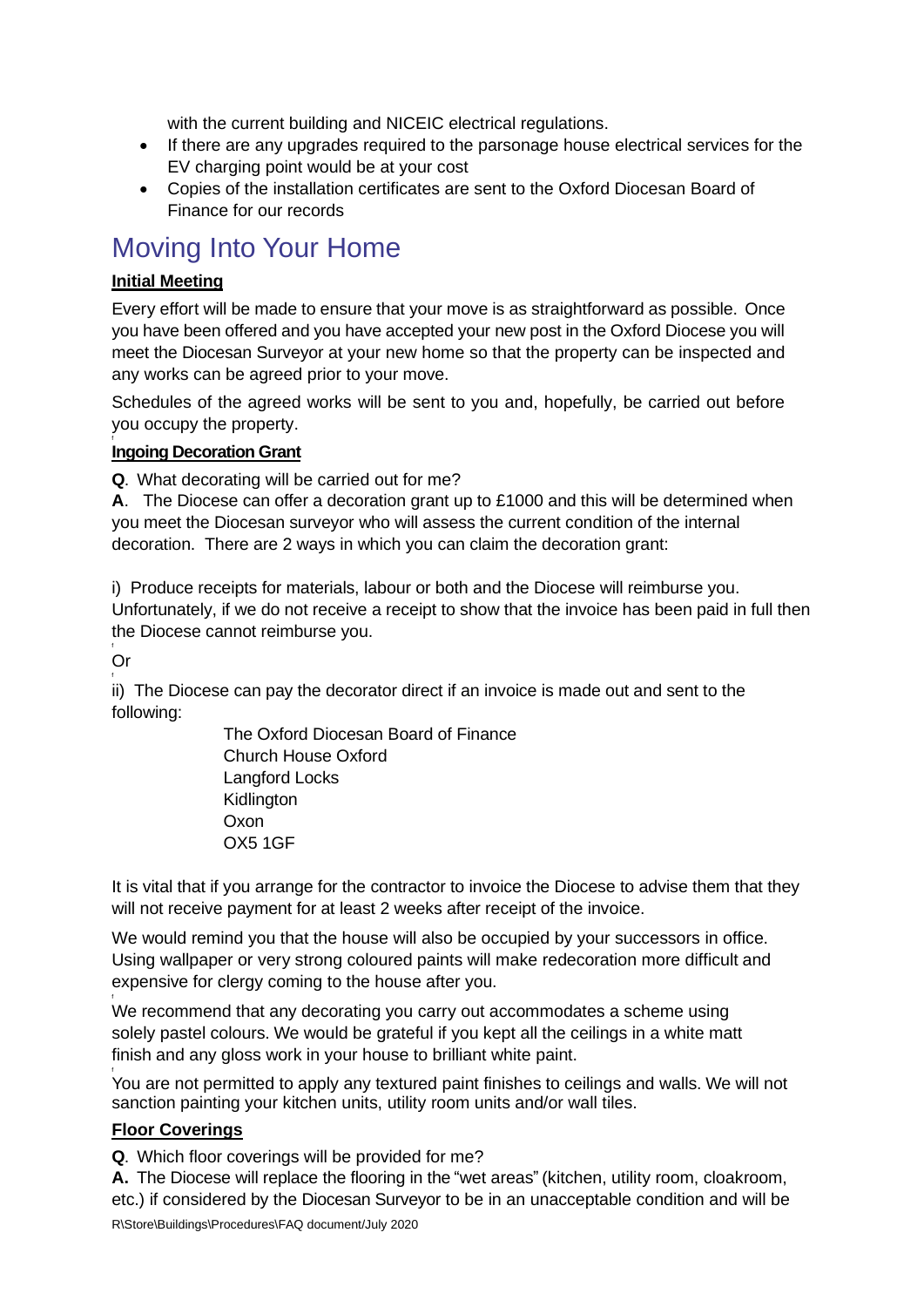replaced with a vinyl cushion floor.

We request that you do not replace vinyl floor finishes provided by Diocese without the prior consent of the Diocesan Surveyor. However, where such floor finishes are excessively worn, we will endeavor to replace them at our cost. **Laminate Flooring**

#### **Q.** Can I lay laminate flooring in lieu of carpet?

**A**. Should you wish to lay laminate floors in your home, you will require the consent of the Diocesan Surveyor prior to installation. Should consent be given, it will be necessary for you to accept that you will need to remove the floor prior to your departure.

You will also need to make good, adjust items such as skirting boards and/or doors (which may need to be replaced) which are affected by the laminate at no cost to the Diocese.

# Moving Out of Your Home

**Q**. What am I expected to do upon leaving my home?

**A**. Prior to leaving your home, you will be contacted by the Diocesan Surveyor who will arrange to meet with you and discuss your views about the suitability (or otherwise) of the parsonage. It would be most helpful if you were able to inform the Diocesan Surveyor of your impressions (both good and bad) of the house.

- Would you please inform the Diocesan offices of the names of your utility service providers (gas and/or electric), together with your customer reference numbers.
- You will need to carefully note your utility meter readings gas and/or electric) and inform the respective companies of your intended leaving date and of course ensure full payment of outstanding costs.
- You will need to transfer the utility accounts from your name into the following, so the account is not terminated and causing a problem for the next occupant:

The Oxford Diocesan Board of Finance

Church House Oxford Langford Locks

Kidlington

**Oxon** 

- OX5 1GF
- For heating oil, it would be most helpful if you were able to retain sufficient heating oil in the tank for the boiler to be re-fired and the heating system to be tested after you have left. To leave the tank with little oil in-situ can lead to costly repairs to the boiler fuel pump and burner.
- During winter months, however, the central heating should be left on a minimum setting. You will be advised of the settings when you meet with the Diocesan Surveyor before you leave
- Please inform the Diocesan offices if this has been done.
- For electricity, you merely inform the service provider.
- Please remove all your possessions from the house, roof voids, garage and any outbuildings.
- Before or on the day of departure, you should make sure that the property and all its contents are properly cleaned, including carpets, kitchen units etc.
- Please arrange to have your post redirected by the post office.
- During the vacancy the Diocese will arrange for the grass to be cut and hedges maintained but will not manage shrubs and borders. This is something you might ask you church wardens to organise so the garden looks maintained for your successor.

R\Store\Buildings\Procedures\FAQ document/July 2020 • As we are unable to retain telephone numbers with British Telecom (FAQ 1.h also) you